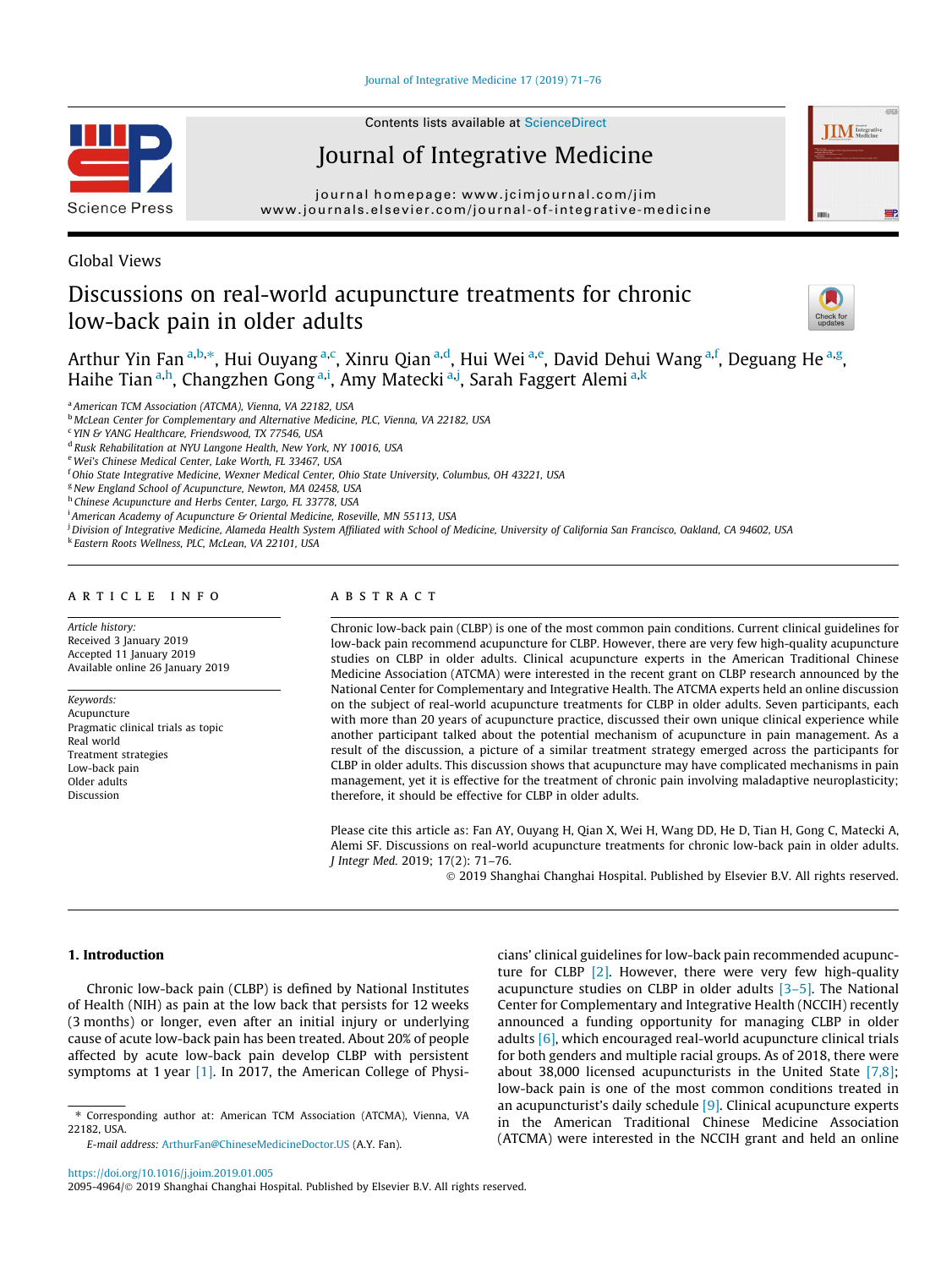discussion, using WeChat (Tencent, China), on the subject of realworld acupuncture treatments for CLBP in older adults, from December 20 to December 27, 2018. We would like to share the discussion with readers. All discussion participants received degrees from Chinese Medicine or Integrative Medicine programs in China, lasting 5 years or more, and individually have more than 20 years of acupuncture practice.

## 2. Discussion by acupuncturists

#### 2.1. Participant 1: Arthur Yin Fan, MD, PhD, LAc

Chair of ATCMA Research Committee; NIH fellow in traditional Chinese medicine (TCM); was a neurologist for 10 years in an university hospital in China; with 33 years of experience in acupuncture and research, including at Georgetown University and the University of Maryland.

Welcome everyone and thanks for discussing your real-world acupuncture experience in managing CLBP in older adults. CLBP is a common illness or disorder in a licensed acupuncturist's daily practice. Based on my own practice, CLBP has accounted for about 12% of patient visits in recent years. Most CLBP patients who come to my clinic are older adults. First, let's talk about inclusion and exclusion criteria for CLBP in older adults. Due to variations of these criteria in published literature, Report of the NIH Task Force on research standards for CLBP [\[10\]](#page-4-0) should be followed.

### 2.1.1. The inclusion criteria of CLBP in older adults

Age: 65–80 years old. CLBP is defined as a back pain problem that has persisted for at least 3 months or has resulted in pain on at least half the days in the past 6 months  $[9]$ . A minimum pain intensity score of 4 out of 10 on a visual analog scale  $(0 = no \,\text{pain}, \,$ 10 = most severe pain); ability of the participant to fully understand the trial procedure and the risks involved, communicate with the examiner, and comply with the protocol; provision of written informed consent for participation [\[1,3–5\]](#page-4-0).

# 2.1.2. The exclusion criteria of CLBP in older adults

Age: younger than 65, or older than 80 years. Pain mainly at legs; a history of spinal surgery; hip osteoarthritis; progressive neurological deficit or severe psychiatric or psychological disorders; serious spinal disorders, such as metastatic cancer, vertebral fracture, spinal infection, and inflammatory spondylitis; other contraindications for treatment, such as clotting disorders, use of anticoagulants or chemotherapy medications, and seizure disorders; presence of a device that could be affected by electromagnetic fields, such as a pacemaker; use of medications that could affect the trial results, such as corticosteroids and anticonvulsants, within the last week; participation in other clinical trials; ineligi-bility judged by a researcher [\[1,3–5\]](#page-4-0).

# 2.1.3. My own real-world acupuncture strategy for CLBP in older adults

2.1.3.1. Acupuncture points (acupoints) or locations. I use local points, in or near pain area, plus distant points. The local acupoints include Shenshu (BL23), Qihaishu (BL24), Dachangshu (BL25), and Guanyuanshu (BL26). These four pairs of points are located beside the L2–L5 spinal nerve foramen, while the CLBP may be related to L3–L5 nerves, erector spinae and associated fascia. I also use Yaoyan (EX-B-7). If the pain point (also called "tender point," "Ashi point" or "trigger point") is not located exactly at a traditional point location, I consider the use of the tender point, instead of traditional point locations. If there are pain points (Ashi or trigger points) at gluteal muscles or the sacroiliac joint, I add local points there as well. In clinical practice, I use 8–10 needles for these acupoints. The distant acupoints include Zusanli (ST36), Weizhong (BL40), Yanglingquan (GB34), Fengshi (GB31), and Sanyinjiao (SP6). I use up to 3 pairs of distal acupoints.

2.1.3.2. Needle sizes and needling technique. I use 1.5–2.0 cun (40–50 mm), 30 or 32 gauge (G; 0.30 or 0.25 mm in diameter) filiform acupuncture needles. Occasionally, I use 3.0 cun (75 mm), G30 needles for the gluteal muscle area (Cloud & Dragon, LEKON or EXPERT Traditional Acu Needles, manufactured and distributed by C.A.I. Corporation, USA). I prefer to treat patients in the prone position, inserting needles vertically (or slightly obliquely to the spinal foramen) about 1–1.5 cun (40–50 mm) deep, depending on patient size.

2.1.3.3. Inducing Deqi or not. I use light Deqi technique [\[11\].](#page-5-0) That is, after inserting the needles, patients will feel some pressure or soreness at the local soft tissue area; at the same time, the acupuncturist will feel a pulling or pressure sensation from the inserted needle. Generally, I do not use electric acupuncture for older adults with CLBP, due to the fact that such patients may have deficiency conditions. But I use an infrared lamp to treat the low-back area during the acupuncture session. The acupuncture treatment lasts 45 min. After that, I use light- to moderate-force suction cupping at the low-back pain area for 3–5 min.

2.1.3.4. Treatment duration. Ideal treatment frequency or duration is 16–24 sessions: twice a week for 8–10 weeks, then once a week for 4 weeks, if possible. Most senior patients only have Medicare insurance, and in some cases, supplemental insurance; Medicare and supplemental insurance generally do not cover acupuncture. In the real world, senior CLBP patients have to pay out-of-pocket (I give them some discount). My senior patients with CLBP may only choose to pay for 8–10 sessions, which may limit acupuncture's effectiveness.

One characteristic of CLBP in senior patients is that it may be due to a deficiency condition (''kidney deficiency" or ''qi-blood deficiency"), which makes CLBP in seniors more difficult to treat than in younger adults. For this reason, one strategy of mine is using tonifying or strengthening acupoints: BL23, ST36, SP6, etc. Another strategy is to encourage patients to get more acupuncture sessions, such as 16–20 sessions, or say, after extensive treatments, then to get some tuning up sessions. In my practice, I add Shenting (GV24), Yintang or ear Shenmen to calm patients' spirit, and help get a quicker effect in treating the older adults' CLBP.

## 2.2. Participant 2: Hui Ouyang, MD, DC, LAc

Codirector of ATCMA Academic Committee of TCM Orthopedics and Physical Medicine and Rehabilitation.

#### 2.2.1. The predominant population

Most patients with CLBP have had low-back pain lasting 3 months or longer. As the prevalence of chronic conditions increases with age, adults aged of 65 or greater, with CLBP, will be likely to have comorbid conditions and require more healthcare service, so they must be careful of adverse drug reactions, declining functional status and mortality.

## 2.2.2. Needling method

Letting patients lie in prone position, I prefer to use 1.5–2 cun (40–50 mm), G30–32 (0.25–0.30 mm in diameter) needles, due to the relatively large American body size. After needles have been inserted in the acupoints bilaterally, I manipulate the needles until both patients and providers feel Deqi sensation [\[11\]](#page-5-0). Then the needles are retained for an additional 30 min before removing. I generally do not use electric acupuncture, infrared or cupping.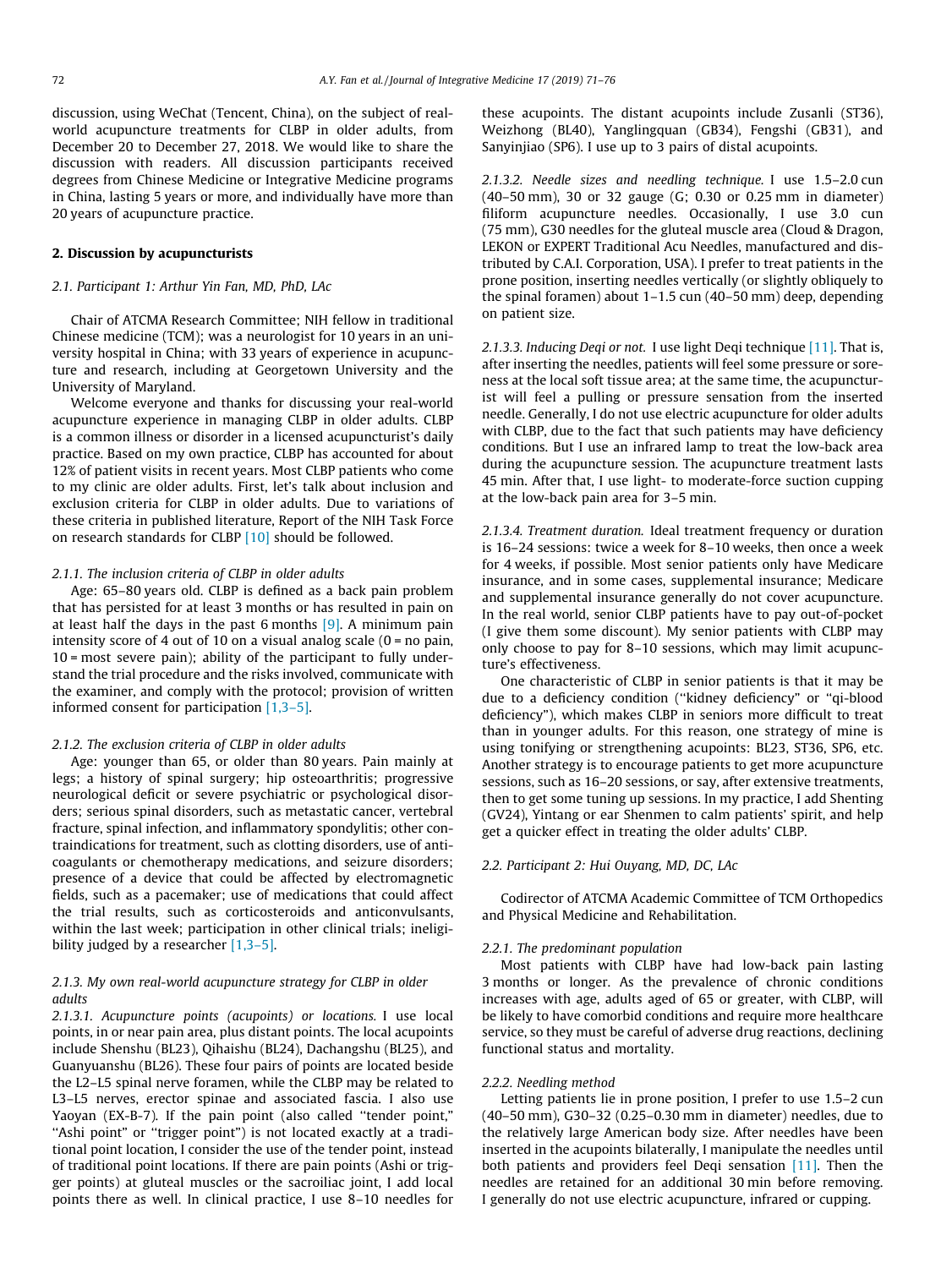For improving the treatment effectiveness of CLBP in older adults, I may add exercise or simplified spinal manipulation. Based on my experience, acupuncture is effective for about 70% of CLBP in older adults, although for 30% of these patients it may be ineffective. With the addition of manipulation and exercise, the effectiveness might be close to 95%.

### 2.2.3. My personal acupuncture prescription

Huatuo Jiaji lumbar 3–5 (EX-B-2, L3–L5), BL24, BL25, and BL26; Yaoyangguan (GV3), Shiqi Zhuixia (Ex point, between L5 and S1 vertebrae, middle line), and Ciliao (BL32); Zhibian (BL54), and Huantiao (GB30).

In cases where a patient has leg pain, I may add: Chengfu (BL36), Yinmen (BL37), GB34, Juegu (GB39), Qiuxu (GB40), and Zulinqi (GB41); BL40, Chengshan (BL57), Kunlun (BL60), and Shenmai (BL62).

Selected acupoints and needling methods may be adjusted based on patients' actual clinical manifestations and their responses to previous acupuncture treatments. So, different patients may be treated differently to some extent, and even the same patient may get different treatments during different sessions.

## 2.3. Participant 3: David Dehui Wang, MD, MMS, PhD, Lic. OM

Director of ATCMA Academic Committee of TCM Internal Medicine; clinical assistant professor and lead acupuncturist in the Ohio State Integrative Medicine Clinic, Ohio State University, Columbus, OH, USA; was trained in rheumatology in China.

CLBP may include many different conditions related to spinal bones, discs, joints, and muscles although its major symptom is low-back pain for more than three months. The pain may be on one side or on both sides. The condition may include several disorders, such as post lumbar area acute sprain, chronic lumbar muscle strain, disc herniation, lumbar spinal stenosis, degenerative spinal arthritis, ankylosing spondylitis, spinal osteoporosis, supraspinous ligament and interspinous ligament injury, lumbar facet joint synovial incarceration, the third lumbar transverse process syndrome, lumbosacral sulcus, lumbar sacralization, and sacral lumbarization. Generally speaking, acupuncture has very good results in treating CLBP in seniors. My principle is mainly using local acupoints, including lumbar EX-B-2 and Ashi (or trigger) points, although I may also add distant acupoints sometimes. I prefer using electroacupuncture, plus infrared and sometimes also using cupping and exercise.

#### 2.3.1. Acupoints

I prefer using major acupoints in local area, such as BL23, EX-B-2, and Ashi points, plus distant acupoint BL40.

2.3.1.1. Acupoint prescription adjustments based on TCM pattern differentiation. (1) If patient has cold-dampness pattern, add acupoints GV3, Yinlingquan (SP9) or ST36. (2) If patient has dampness-heat pattern (rare to see), add SP9. (3) If patient has kidney deficiency, add Taixi (KI3) and Zhishi (BL52) for kidney yin deficiency, and Minmen (GV4), GV3 or Guanyuan (CV4) for kidney yang deficiency. (4) If patient has blood stasis pattern, add Geshu (BL17) and GB34; if stagnation due to injury, add Yaotongxue (EX) and Shuigou (GV26).

2.3.1.2. Acupoint prescription adjustments based on disorders/diseases. (1) If patient has signs and symptoms for chronic lumbar muscle strain, add EX-B-7, BL25 and BL26. (2) If patient has lumbar disc herniation, focus on three pairs of EX-B-2, one pair on the same segment and other two pairs of Jiaji acupoints both above and below the hernia segment. (3) If patient has lumbar

degeneration, focus on EX-B-2 and GV3. (4) If patient has ankylosing spondylitis, focus on EX-B-2 and GB34. (5) If patient has lumbar spinal stenosis, focus on EX-B-2. (6) If patient has the third lumbar transverse process syndrome, focus on EX-B-2. (7) If patient also has sciatica, add GB30, BL36, BL37, GB34, GB39, and BL60.

I also use ear acupoints sometime, for example, using Lumbar or Lumboscral zone and Shenmen.

#### 2.3.2. Treatment protocol

2.3.2.1. Needles and devices. Filiform needles: 1–1.5 cun (30–40 mm), G34 (0.22 mm in diameter), Spirit brand; 2.0 cun (50 mm), G32 (0.25 mm in diameter), Spirit brand; 3.0 cun (75 mm), G30 (0.30 mm in diameter), AcuTek brand. Electroacupuncture stimulator: Nissan ITO ES-160. Cupping set: Dong Bang, made in Korean. Alcohol: swab with 70% alcohol. Infrared lamp: TDP CQ-27, made in China.

2.3.2.2. Procedure. Insert needles first (using both body acupuncture and auricular acupuncture), then add electricity stimulation. For auricular acupuncture, using 1 cun (30 mm), G34 (0.22 mm in diameter) needles; for body acupuncture, using 1.5 cun (40 mm), G34, or 2 cun (50 mm), G32 (0.25 mm in diameter), or 3 cun (75 mm), G30 (0.30 mm in diameter) needles. For ear area, needling 2–3 mm; for lumbar area, needling vertically 1–1.5 cun (30–40 mm); for EX-B-2, needling obliquely to the spinal midline with an angle of 10–15 degrees to the skin; for the acupoints on the Governor Vessel (spinal midline), needling obliquely up with an angle of 15 degrees to the skin, 0.5–1.0 cun (13–30 mm); for GB30, needling vertically 2.0–3.0 cun (50–75 mm); for the acupoints on legs, needling vertically 1.0–1.5 cun (30–40 mm). For patients' comfort, I prefer using even needle stimulation (no tonic, no drain). The electric stimulation parameters: using continuous wave (30 Hz) and sparse-dense wave (10–30 Hz), alternately. Needles are kept in for 30 min; infrared lamp is also applied while the needles are in. After acupuncture, use cupping for 10 min. If patient is too weak, this step can be omitted.

#### 2.3.3. Treatment course

I recommend a minimum of 10 sessions as a course of treatment, basically, twice a week. Commonly, I suggest patients do 3–5 sessions of acupuncture at the beginning; when a patient starts seeing some improvements, then I start to discuss next set of treatments with the patient. Most patients have to pay acupuncture expense out-of-pocket; if I tell them ''you have to get 10 or more treatments" at the beginning, patients may decide that they are more concerned about the cost than their back pain, and they may not follow my treatment plan or may stop coming for acupuncture.

#### 2.3.4. Precautions

(1) CLBP in seniors may have many causes; if possible, a clear diagnosis is recommended. (2) Acupuncture for CLBP may have good results; however, the original disorder/disease should be treated as well. (3) For seniors and weak individuals, the first acupuncture treatment should be gentle to avoid strong stimulation. (4) For seniors and weak individuals, let them rest a while after removing needles, before they go home. (5) Suggest patients avoid carrying stuff more than 15 lb (6.8 kg) and try to sit in a chair with a backrest and armrests. (6) Suggest patients sleep on a firmer mattress. During treatments, patients should get enough rest and keep the back area warm. Even more, I suggest that patients use a back brace to help protect their back. (7) Suggest patients do gentle back exercise to help recover back flexibility and muscle strength. Suggest they avoid sitting or standing for too long at a time. (8) Tell patients not to worry about pain after treatment; some patients' back pain may get worse after acupuncture. This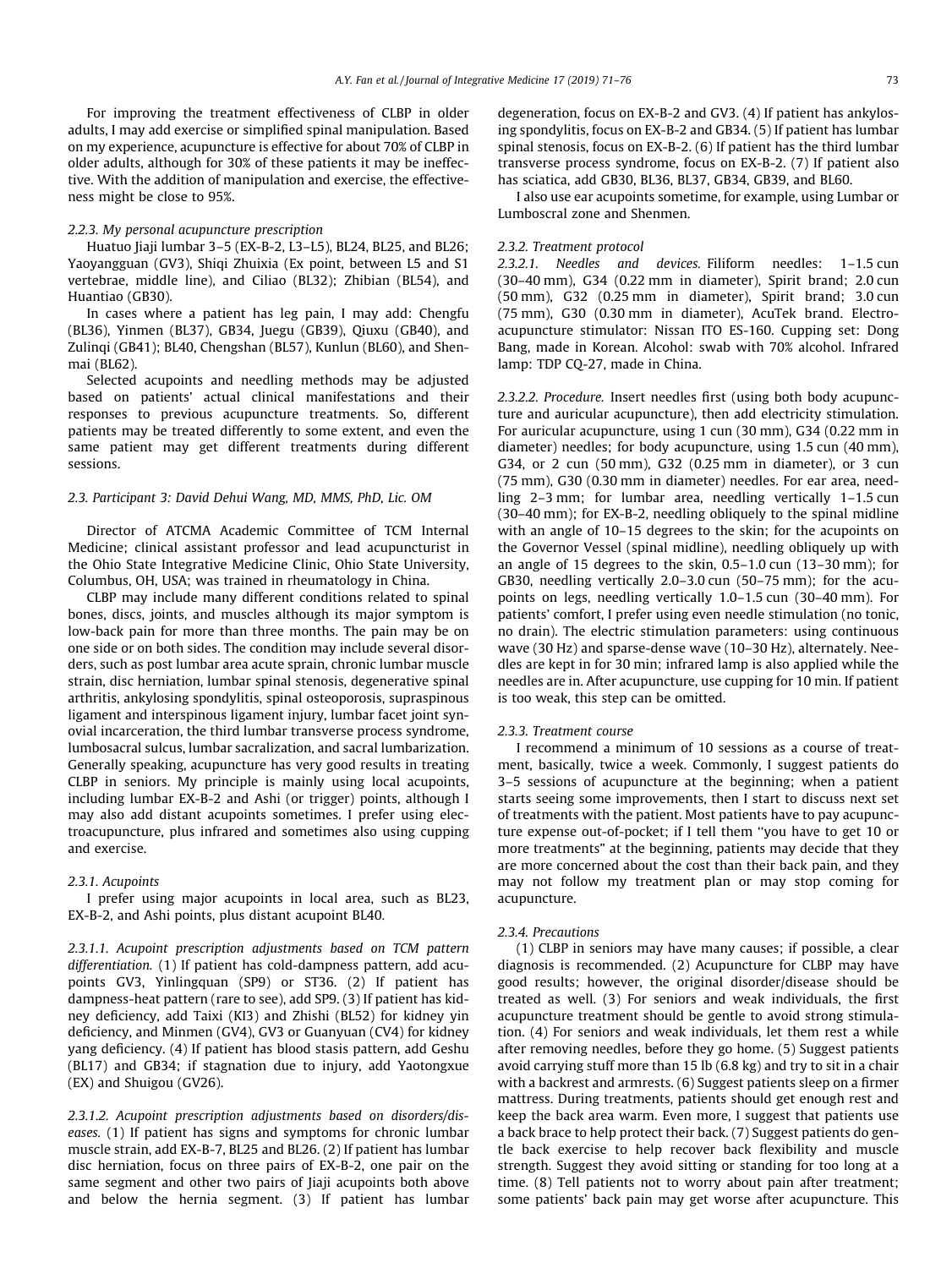may last for about 48 h. (9) For senior CLBP, patients may use some dietary supplements, such as calcium and some Chinese herbal medicines.

## 2.4. Participant 4: Hui Wei, MD, AP

Chief executive officer of ATCMA, with extensive experience in integrative medicine.

I prefer to use 1.0–1.5 cun (30–40 mm), G34 (0.22 mm in diameter) filiform acupuncture needles, focusing on EX-B-2 at the low back, or tender points (Ashi or trigger points).

A pair of points I use often is GV3 and Jizhong (GV6), which I learned from a senior doctor. BL23, BL25, Baihui (GV20), BL54, BL40, GB34 may also be chosen based on patient's pain location. Electro-acupuncture is also applied to one pair of acupoints at the lower back. An infrared lamp focused on the area of low-back pain is useful during acupuncture. I always suggest that patients apply Honghua You (Red Flower Oil) on skin and use a heating pad at the pain area.

# 2.5. Participant 5: Xinru Qian, MD, certified MD acupuncturist

Board certified specialist in physical medicine and rehabilitation, director of ATCMA Academic Committee of TCM Orthopedics and Physical Medicine and Rehabilitation.

I always diagnose first and treat the underlying mechanism.

## 2.5.1. General protocol

Generally, I use 1–3 bilateral pairs of acupoints from L1-S2 EX-B-2. I prefer manual needle stimulation using 2.5–3.0 cun (60–75 mm), G30 (0.30 mm in diameter) needles, as well as 1–2 pairs of Shu points at lumbosacral areas with electric stimulation, using 1.2–1.5 cun (35–40 mm), G32–34 needles for 20–30 min.

For back pain at midline: avoid needling the local pain spot, instead use sensitive or common acupoints on the Du (GV) and Ren (CV) meridians.

For improving lumbar function I use Yaotongxue (EX), Shousanli (LI10), and Houxi (SI3), while the patient activates the lumbar region or walks around.

## 2.5.2. Add following treatment for related diagnoses

2.5.2.1. Generalized pain including CLBP. (1) With fibromyalgia: Ashi points, 4 gates (LI4 plus LV3), Dazhui (GV14), Yintang, Cervical Jiaji. (2) With an emotional component, may use GV20, Yintang, etc. (3) Rheumatology related pain: add GV14, Hegu (LI4), and Quchi (LI11). (4) Generalized degeneration: treat affected lower extremity joints and related soft tissue problems.

2.5.2.2. CLBP caused by spondylosis. (1) With spondylitis: use needling at anti-inflammation acupoints, such as GV14, LI4, and EX-B-2. (2) Spondylolysis and spondylolisthesis: it is more important to focus on modified posture and activity. (3) With radiculopathy: use needling acupoints at the same nerve distribution.

2.5.2.3. CLBP caused by spinal stenosis. (1) As spondylosis: add walker/rollator for activity; patient education, including avoiding frequent lumbar extension, abdominal muscle strengthening exercise, etc. (2) With constant radiculopathy: use needling at related acupoints, as discussed above.

2.5.2.4. CLBP caused by soft tissue degeneration. (1) Fasica: find a pattern to release the tight area, add special manipulation such as twisting, stucking, etc., and treat the Ashi points. (2) Muscle: for myofascial pain with trigger points or chronic muscle strain with degeneration, Ashi points and trigger points for specific muscles could be chosen for manipulation.

#### 2.6. Participant 6: Deguang He, MD, MMS, LAc

Director of ATCMA Medical Qi Gong & Tai Ji Committee, assistant professor of New England School of Acupuncture.

### 2.6.1. Acupoints and needle sizes

(1) Ashi points, BL23, BL24, BL25, EX-B-7, and BL40; filiform acupuncture needles, 1.5 cun (50 mm), G34 (0.22 mm in diameter). (2) SI3; filiform acupuncture needle, 0.5 cun (15 mm), G36 (0.20 mm in diameter). (3) GB30; filiform acupuncture needle, 3.0 cun (75 mm), G32 (0.25 mm in diameter) for buttock or leg pain.

## 2.6.2. Inducing Deqi or not

Deqi [\[11\]](#page-5-0) should be induced.

#### 2.6.3. Others

During acupuncture treatment (30–40 min), add infrared lamp (also called TDP lamp). If CLBP does not get better after three sessions of acupuncture, add electric stimulation. My acupuncture strategy focuses on needling the acupoints in the local pain area, plus acupoints identified by TCM pattern differentiation. Patients with CLBP generally have weakness, so consider adding simplified Qigong exercises for improving the patients' constitution.

## 2.7. Participant 7: Haihe Tian, MD, PhD, AP

President of ATCMA, with extensive experience in integrative medicine.

My treatment strategy is to focus on the local EX-B-2 or positive reacting points (Ashi points). If the pain is more lateral, then use BL23, BL24, BL25, EX-B-7, BL40 and BL60. For these acupoints, I use G34 (0.22 mm in diameter), 1–1.5 cun (40–50 mm) filiform acupuncture needles. I also treat SI3, Linggu (Master Tung's point), and Dabai (Master Tung's point). For these acupoints, I use G36 (0.20 mm in diameter), 1.0 cun (40 mm) filiform acupuncture needles. I always induce Deqi [\[11\]](#page-5-0) and retain the needles for 20–30 min. I also use an infrared (or TDP) lamp during the acupuncture session. Sometimes I add electricity for increasing stimulation. Commonly, I use moving cupping after acupuncture.

# 2.8. Participant 8: Changzhen Gong, PhD

Director of ATCMA Educational Committee, president of American Academy of Acupuncture & Oriental Medicine.

I will talk about the acupuncture mechanism in pain management.

Over the last 50 years, scientific research has developed and confirmed convincing nerve system explanations describing how acupuncture produces its analgesic effects. Neuroscience has identified two main pathways (the spinothalamic tract and the spinoreticular tract) in the central nervous system that carries nociceptive signals to higher centers in the brain. Following these pathways, nociception moves from the spinal cord through the medulla, pons, and midbrain, and terminates in the thalamus. The spinothalamic tract transmits nociceptive signals that are important for pain localization. The spinoreticular tract is involved in the emotional aspects of pain. Acupuncture blocks pain impulses by exciting receptors or nerve fibers, precipitating interactions with neurotransmitters or neuropeptides along each stage of the pathways. Acupuncture can mobilize enkephalin and dynorphin to block incoming pain messages in the spinal cord. Acupuncture inhibits spinal cord pain transmission through its synergistic effects on monoamines, serotonin and norepinephrine in the midbrain. Acupuncture can increase the release of  $\beta$  endorphin into the blood from the pituitary gland and affect the chemistry of cere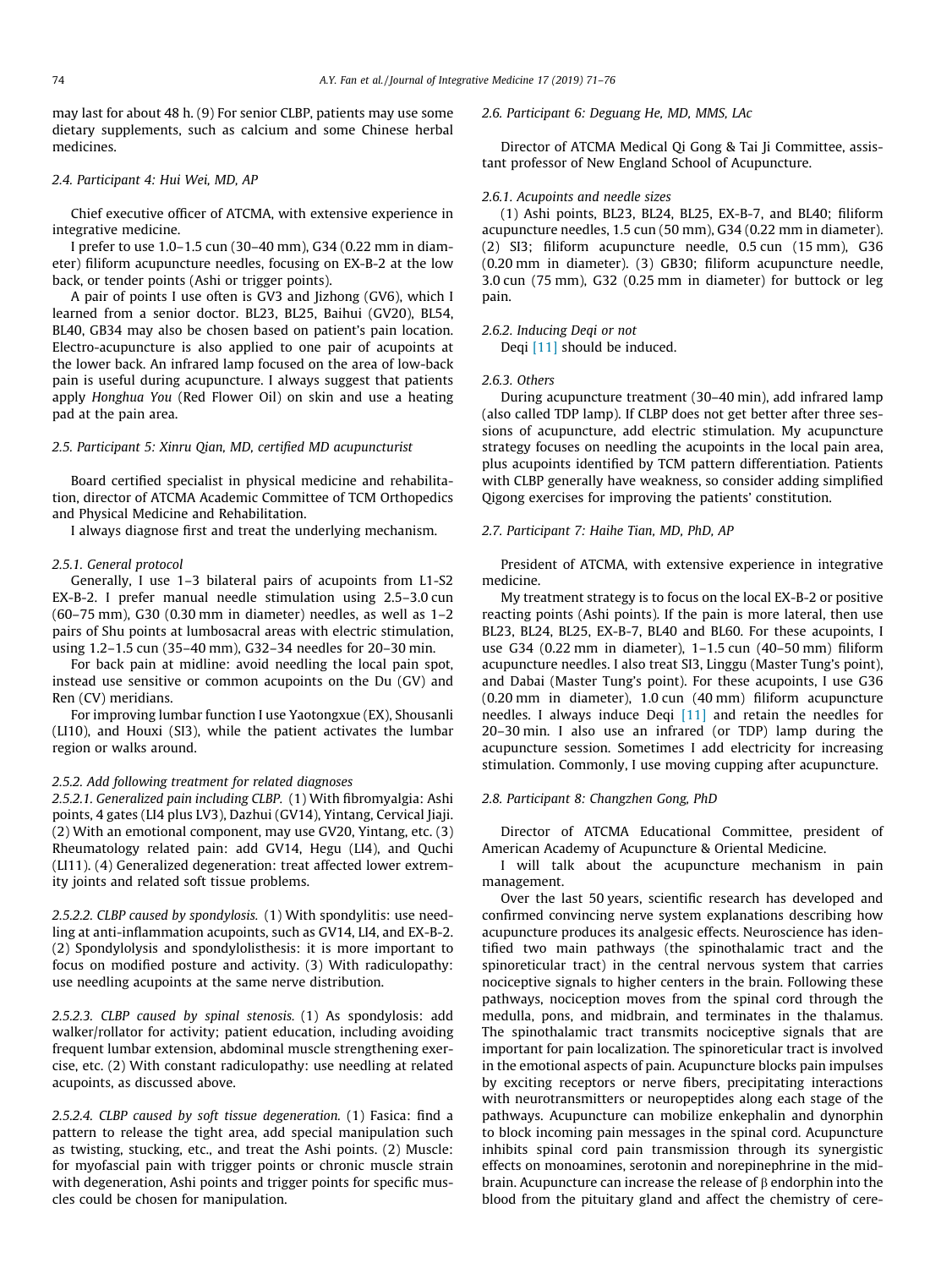<span id="page-4-0"></span>brospinal fluid from the hypothalamus to cause analgesia. This multiple level and multiple center integration process demonstrates that acupuncture needling provokes subtle and complex effects in the autonomic nervous system to accomplish the mission of pain control [\[12,13\]](#page-5-0).

#### 3. Summary by Arthur Yin Fan, MD, PhD, LAc

In real-world acupuncture practice for CLBP in older adults, practitioners have their own unique clinical experience. However, generally speaking, the clinician's acupuncture strategy focuses on three aspects. (1) Acupuncture treatments generally are focused on a patient's low-back pain area, with major acupoints selected proximal to the pain; we call such pain-affected areas ''Ashi zones", or tender areas, i.e., EX-B-2, Shu points (such as BL23–BL26) or other reacting points, called Ashi points, or trigger points, within the L1 to S4 nerve distribution region. Careful identification of the Ashi points and zones, and the pain referral patterns in the low-back area, is an important step for developing appropriate needling strategy. Most of the discussion participants also use distal acupoints, such as BL40, BL60, etc. on the legs. Such acupoints on the bladder meridian are related to low-back pain and have been used for the treatment of low-back pain for thousands of years. Participants also report using experience-based acupoints SI3 and Yaotongxue (EX) on the hands. (2) Practitioners also focus on improving the patients' body constitution and mental condition, or ''patterns of disharmony." This may help recovery of CLBP to be more efficient. (3) Practitioners provide a combination of the above strategies, treating a patients' local pathology related to CLBP (see Table 1). Combining these strategies, as appropriate to manage CLBP in older adults, may provide the greatest effectiveness. However, it should be noted that, in real-world acupuncture practice, there are still more styles of acupuncture therapy beyond the Chinese acupuncture style discussed above. Many American acupuncturists use Japanese style acupuncture, in which much smaller gauge (such as G40–44, i.e., 0.12–0.16 mm in diameter) and shorter needles (such as 15 mm) are used, and the insertion is very gentle  $[14]$ . There are very few published clinical trials that have used this style of acupuncture in CLBP. The mechanism of acupuncture may be very complicated and has several theories and hypotheses in addition to those introduced above by Dr. Gong, including that acupuncture triggers the body's homeostasis through reflexology [\[15\]](#page-5-0). CLBP is not only a back pain issue, and patients with CLBP often have associated mental issues. These may include altered emotion and cognition  $[16]$ , as confirmed by

functional magnetic resonance imaging; these associated conditions support our acupuncture treatment strategy of adding mental calming points, such as Shenmen (HT7, or auricular), GV24, GV20, Yintang, etc. Acupuncture may have complicated mechanisms in pain management, yet it is effective for the treatment of chronic pain involving maladaptive neuroplasticity [\[17,18\];](#page-5-0) therefore, it should be effective for CLBP in older adults.

## Acknowledgements

This discussion was initiated by ATCMA. There was no financial support from other agency or organization.

#### Competing interests

The authors declare that they have no competing interests.

#### References

- [1] National Institute for Neurological Disorders and Stroke, National Institutes of Health. Low back pain fact sheet. (2018–08-07) [2019-01-01]. [https://www.](https://www.ninds.nih.gov/Disorders/Patient-Caregiver-Education/Fact-Sheets/Low-Back-Pain-Fact-Sheet) [ninds.nih.gov/Disorders/Patient-Caregiver-Education/Fact-Sheets/Low-Back-](https://www.ninds.nih.gov/Disorders/Patient-Caregiver-Education/Fact-Sheets/Low-Back-Pain-Fact-Sheet)[Pain-Fact-Sheet.](https://www.ninds.nih.gov/Disorders/Patient-Caregiver-Education/Fact-Sheets/Low-Back-Pain-Fact-Sheet)
- [2] [Qaseem A, Wilt TJ, McLean RM, Forciea MA. Clinical Guidelines Committee of](http://refhub.elsevier.com/S2095-4964(19)30005-6/h0010) [the American College of Physicians. Noninvasive treatments for acute,](http://refhub.elsevier.com/S2095-4964(19)30005-6/h0010) [subacute, and chronic low back pain: a clinical practice guideline from the](http://refhub.elsevier.com/S2095-4964(19)30005-6/h0010) [American College of Physicians. Ann Intern Med 2017;166\(7\):514–30](http://refhub.elsevier.com/S2095-4964(19)30005-6/h0010).
- [3] [Meng CF, Wang D, Ngeow J, Lao L, Peterson M, Paget S. Acupuncture for chronic](http://refhub.elsevier.com/S2095-4964(19)30005-6/h0015) [low back pain in older patients: a randomized, controlled trial. Rheumatology](http://refhub.elsevier.com/S2095-4964(19)30005-6/h0015) [\(Oxford\) 2003;42\(12\):1508–17.](http://refhub.elsevier.com/S2095-4964(19)30005-6/h0015)
- [4] [Itoh K, Katsumi Y, Hirota S, Kitakoji H. Effects of trigger point acupuncture on](http://refhub.elsevier.com/S2095-4964(19)30005-6/h0020) [chronic low back pain in elderly patients—a sham-controlled randomised trial.](http://refhub.elsevier.com/S2095-4964(19)30005-6/h0020) [Acupunct Med 2006;24\(1\):5–12](http://refhub.elsevier.com/S2095-4964(19)30005-6/h0020).
- [5] [Itoh K, Itoh S, Katsumi Y, Kitakoji H. A pilot study on using acupuncture and](http://refhub.elsevier.com/S2095-4964(19)30005-6/h0025) [transcutaneous electrical nerve stimulation to treat chronic non-specific low](http://refhub.elsevier.com/S2095-4964(19)30005-6/h0025) back pain. Complement Ther Clin Pract 2009;15(1):22-
- [6] National Center for Complementary and Integrative Health, National Institutes of Health. Heal initiative: pragmatic randomized controlled trial of acupuncture for management of chronic low back pain in older adults (UG3/ UH3 Clinical Trial Required). [2019-01-01]. [https://grants.nih.gov/grants/](https://grants.nih.gov/grants/guide/rfa-files/RFA-AT-19-005.html) [guide/rfa-files/RFA-AT-19-005.html.](https://grants.nih.gov/grants/guide/rfa-files/RFA-AT-19-005.html)
- [7] [Fan AY, Faggert S. Distribution of licensed acupuncturists and educational](http://refhub.elsevier.com/S2095-4964(19)30005-6/h0035) [institutions in the United States in early of 2015. J Integr Med 2018;16\(1\):1–5.](http://refhub.elsevier.com/S2095-4964(19)30005-6/h0035)
- [8] [Fan AY, Stumpf SH, Faggert Alemi S, Matecki A. Distribution of licensed](http://refhub.elsevier.com/S2095-4964(19)30005-6/h0040) [acupuncturists and educational institutions in the United States at the start of](http://refhub.elsevier.com/S2095-4964(19)30005-6/h0040) [2018. Complement Ther Med 2018;41:295–301.](http://refhub.elsevier.com/S2095-4964(19)30005-6/h0040)
- [9] [Wang H, Yang G, Wang S, Zheng X, Zhang W, Li Y. The most commonly treated](http://refhub.elsevier.com/S2095-4964(19)30005-6/h0045) [acupuncture indications in the United States: a cross-sectional study. Am J](http://refhub.elsevier.com/S2095-4964(19)30005-6/h0045) [Chin Med 2018;9:1–33.](http://refhub.elsevier.com/S2095-4964(19)30005-6/h0045)
- [10] [Deyo RA, Dworkin SF, Amtmann D, Andersson G, Borenstein D, Carragee E,](http://refhub.elsevier.com/S2095-4964(19)30005-6/h0050) [et al. Report of the NIH Task Force on research standards for chronic low back](http://refhub.elsevier.com/S2095-4964(19)30005-6/h0050) [pain. Phys Ther 2015;95\(2\):e1–e18](http://refhub.elsevier.com/S2095-4964(19)30005-6/h0050).

#### Table 1

Summary of each doctor's real-world acupuncture practice on CLBP in older adults.

| Acupuncturist | Acupuncture methods |                                   |                   |      |           | Adjunctive therapies |         | Special notes                                          |
|---------------|---------------------|-----------------------------------|-------------------|------|-----------|----------------------|---------|--------------------------------------------------------|
|               | Needle Sizes        | Local points at<br>back           | Distal points     | Deqi | EA        | Infrared<br>lamp     | Cupping |                                                        |
| Fan           | G30-32, 40-75 mm    | Yes (Jiaji, Shu, Ashi)<br>$L2-L5$ | Yes (legs)        | Yes  |           | Yes                  | Yes     | Tonification; calming-<br>Shen                         |
| Ouyang        | G30-32, 40-60 mm    | Yes (Jiaji, Shu, Ashi)<br>$L3-S4$ | Yes (legs)        | Yes  |           |                      |         | Chiro; exercise;<br>individualized                     |
| Wang          | G30-34, 30-75 mm    | Yes (Jiaji, Shu, Ashi)<br>$L2-L5$ | Yes (legs)        |      | Yes       | Yes                  | Yes     | Pattern & disease/<br>disorder differentiation         |
| Wei           | G34. 30-40 mm       | Yes (Jiaji, Shu, Ashi)<br>$L2-S4$ | Yes (legs)        |      | Yes       | Yes                  |         | Calming-Shen; GV3-<br>GV6 EA; using red-<br>flower oil |
| <b>Qian</b>   | G30-34, 30-75 mm    | Yes (Jiaji, Shu, Ashi)<br>$L2-S2$ | Yes (hands, legs) |      | Yes       |                      |         | Calming-Shen; disease/<br>disorder differentiation     |
| He            | G32-36, 15-75 mm    | Yes (Shu, Ashi)<br>$L2-L5$        | Yes (hands, legs) | Yes  | Sometimes | Yes                  |         | Pattern differentiation;<br>Qigong                     |
| Tian          | G36-34, 30-40 mm    | Yes (Jiaji, Shu, Ashi)<br>$L2-L5$ | Yes (hands, legs) | Yes  | Sometimes | Yes                  | Yes     | Tung's points; moving<br>cupping                       |

Note: Empty area mean ''Not mentioned" or ''No". CLBP: chronic low-back pain; EA: electro-acupuncture.